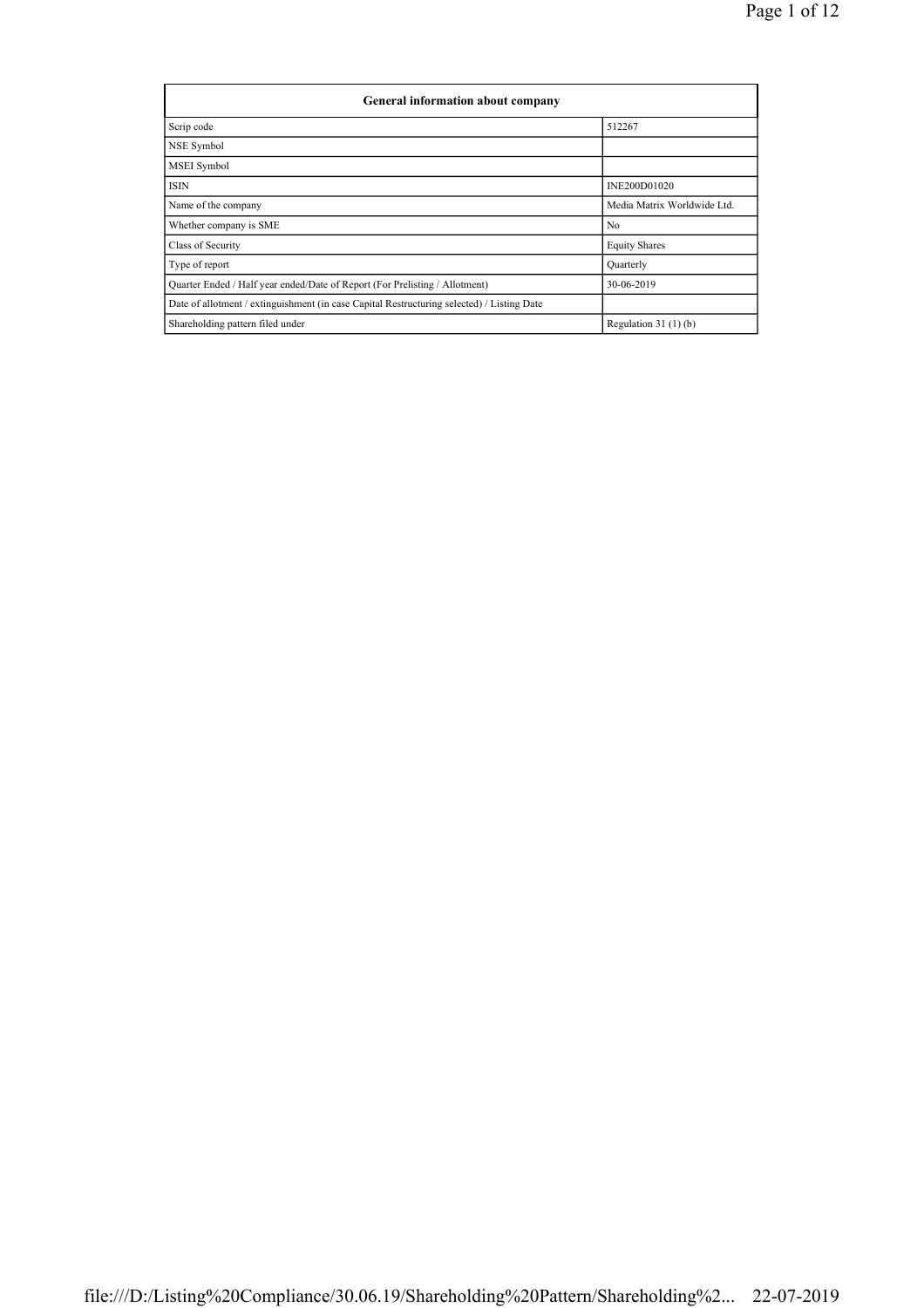|                 | <b>Declaration</b>                                                                        |                |                                |                       |                            |  |  |  |
|-----------------|-------------------------------------------------------------------------------------------|----------------|--------------------------------|-----------------------|----------------------------|--|--|--|
| Sr.<br>No.      | Particular                                                                                | Yes/No         | Promoter and<br>Promoter Group | Public<br>shareholder | Non Promoter-Non<br>Public |  |  |  |
| -1              | Whether the Listed Entity has issued any partly paid up<br>shares?                        | N <sub>0</sub> | N <sub>0</sub>                 | N <sub>0</sub>        | N <sub>0</sub>             |  |  |  |
| $\overline{2}$  | Whether the Listed Entity has issued any Convertible<br>Securities?                       | No             | N <sub>0</sub>                 | N <sub>0</sub>        | N <sub>0</sub>             |  |  |  |
| 3               | Whether the Listed Entity has issued any Warrants?                                        | No             | N <sub>0</sub>                 | N <sub>0</sub>        | N <sub>0</sub>             |  |  |  |
| $\overline{4}$  | Whether the Listed Entity has any shares against which<br>depository receipts are issued? | N <sub>0</sub> | N <sub>0</sub>                 | N <sub>0</sub>        | N <sub>0</sub>             |  |  |  |
| 5               | Whether the Listed Entity has any shares in locked-in?                                    | No             | N <sub>0</sub>                 | N <sub>0</sub>        | N <sub>0</sub>             |  |  |  |
| 6               | Whether any shares held by promoters are pledge or<br>otherwise encumbered?               | Yes            | Yes                            |                       |                            |  |  |  |
| $7\phantom{.0}$ | Whether company has equity shares with differential<br>voting rights?                     | N <sub>0</sub> | N <sub>0</sub>                 | N <sub>0</sub>        | N <sub>0</sub>             |  |  |  |
| 8               | Whether the listed entity has any significant beneficial<br>owner?                        | Yes            |                                |                       |                            |  |  |  |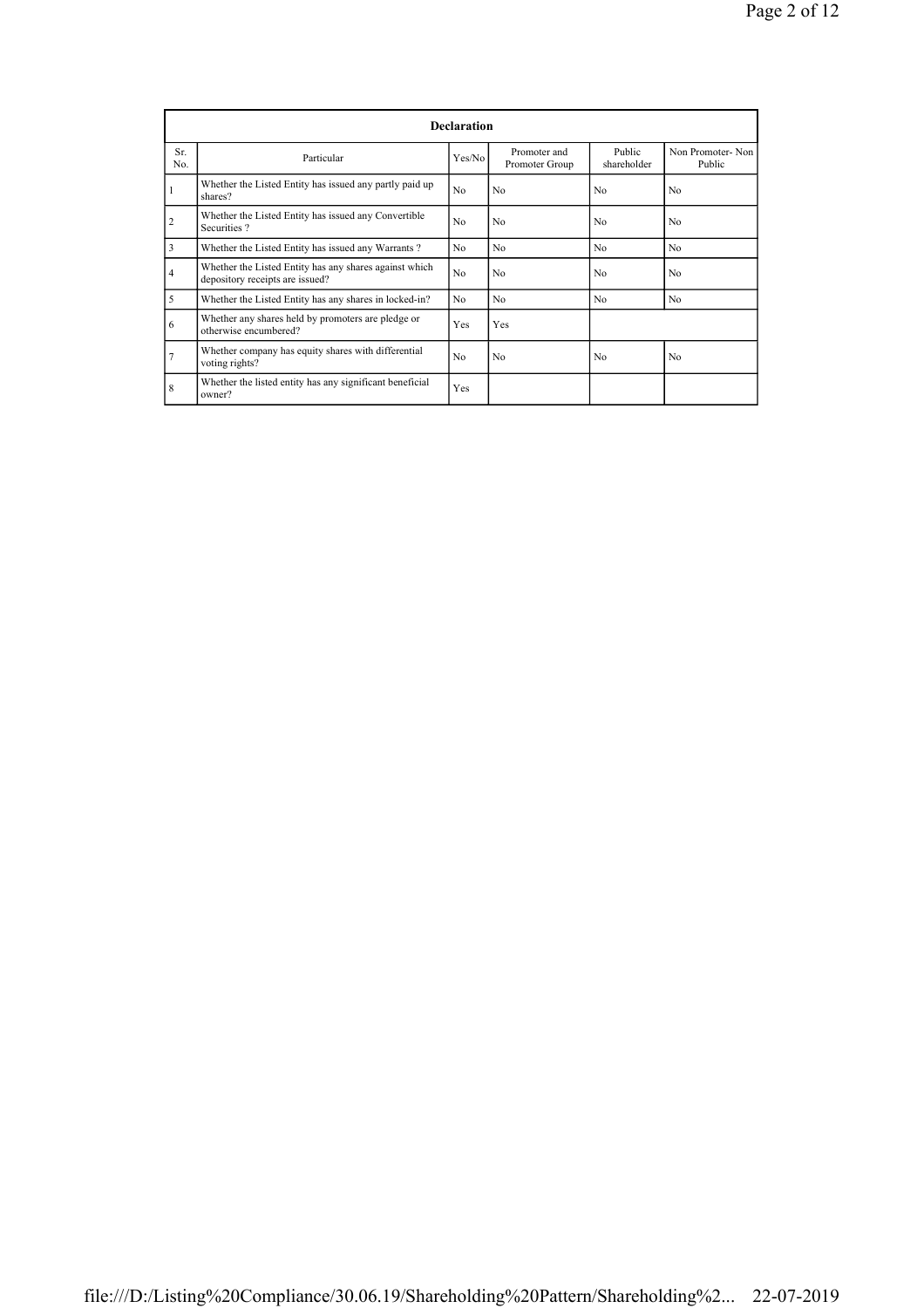|                 | <b>Table I - Summary Statement holding of specified securities</b> |                                  |                                  |                       |                          |                                                           |                                                                                                                                         |                                                                  |               |            |                                   |
|-----------------|--------------------------------------------------------------------|----------------------------------|----------------------------------|-----------------------|--------------------------|-----------------------------------------------------------|-----------------------------------------------------------------------------------------------------------------------------------------|------------------------------------------------------------------|---------------|------------|-----------------------------------|
|                 | Category                                                           |                                  | No. of fully                     | No.<br>Of<br>Partly   | No. Of<br>shares         | Total nos<br>shares held<br>$(VII) = (IV)$<br>$+(V)+(VI)$ | Shareholding<br>as a % of<br>total no. of<br>shares<br><i>(calculated</i><br>as per<br>SCRR,<br>1957) (VIII)<br>As a % of<br>$(A+B+C2)$ | Number of Voting Rights held in each class<br>of securities (IX) |               |            |                                   |
| Category<br>(1) | of<br>shareholder                                                  | Nos. Of<br>shareholders<br>(III) | paid up<br>equity<br>shares held | paid-<br>up<br>equity | underlying<br>Depository |                                                           |                                                                                                                                         | No of Voting (XIV) Rights                                        |               |            |                                   |
| (II)            |                                                                    |                                  | (IV)                             | shares<br>held<br>(V) | Receipts<br>(VI)         |                                                           |                                                                                                                                         | Class eg: X                                                      | Class<br>eg:y | Total      | Total as<br>$a\%$ of<br>$(A+B+C)$ |
| (A)             | Promoter<br>&<br>Promoter<br>Group                                 | 3                                | 687759918                        |                       |                          | 687759918                                                 | 60.72                                                                                                                                   | 687759918                                                        |               | 687759918  | 60.72                             |
| (B)             | Public                                                             | 2873                             | 444982301                        |                       |                          | 444982301                                                 | 39.28                                                                                                                                   | 444982301                                                        |               | 444982301  | 39.28                             |
| (C)             | Non<br>Promoter-<br>Non Public                                     |                                  |                                  |                       |                          |                                                           |                                                                                                                                         |                                                                  |               |            |                                   |
| (C1)            | <b>Shares</b><br>underlying<br><b>DRs</b>                          |                                  |                                  |                       |                          |                                                           |                                                                                                                                         |                                                                  |               |            |                                   |
| (C2)            | Shares held<br>by<br>Employee<br>Trusts                            |                                  |                                  |                       |                          |                                                           |                                                                                                                                         |                                                                  |               |            |                                   |
|                 | Total                                                              | 2876                             | 1132742219                       |                       |                          | 1132742219                                                | 100                                                                                                                                     | 1132742219                                                       |               | 1132742219 | 100                               |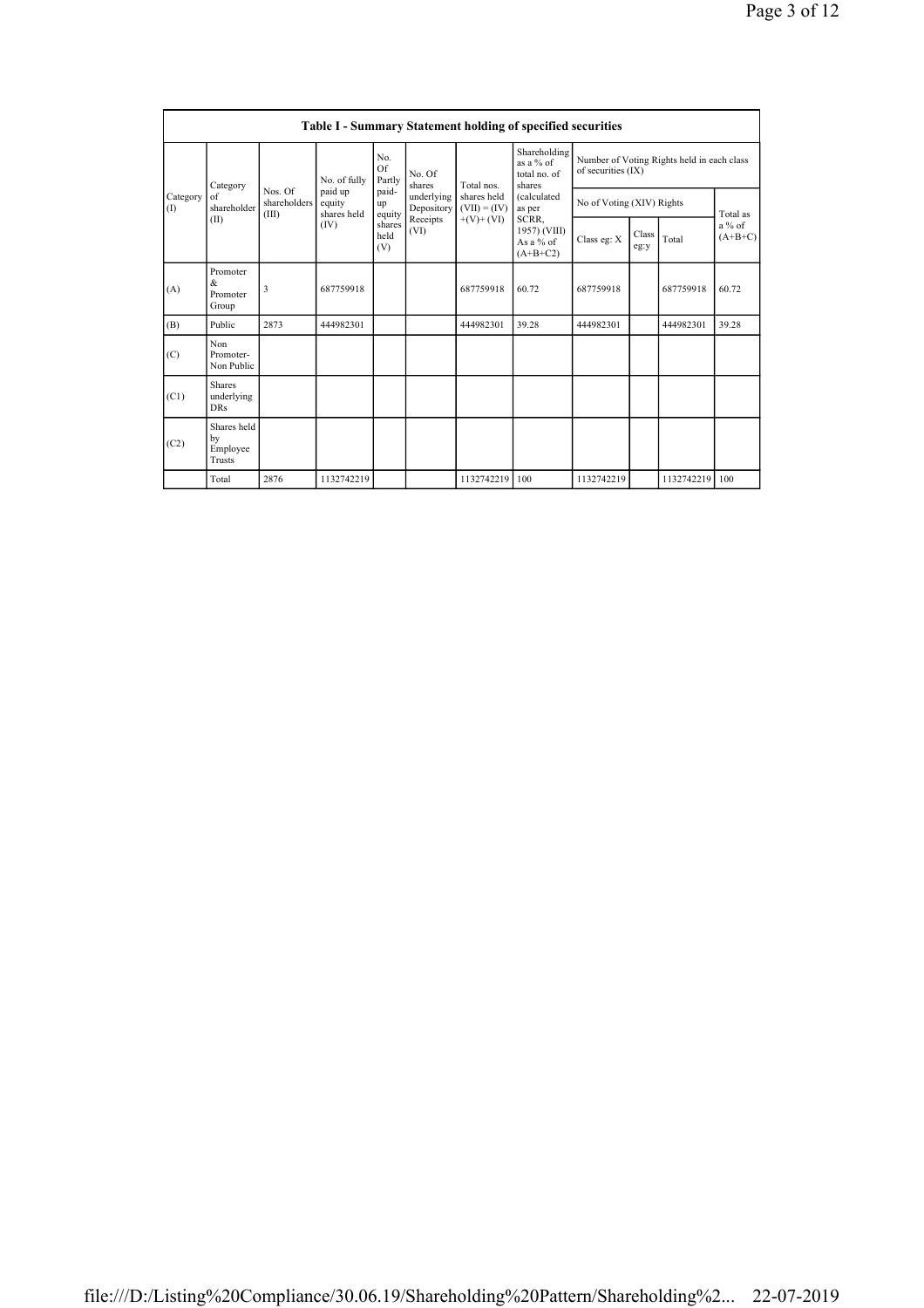|                 | Table I - Summary Statement holding of specified securities |                                                               |                                                  |                                                                                                                                                                                  |                                                                       |                                                  |           |                                                                  |                                           |                            |
|-----------------|-------------------------------------------------------------|---------------------------------------------------------------|--------------------------------------------------|----------------------------------------------------------------------------------------------------------------------------------------------------------------------------------|-----------------------------------------------------------------------|--------------------------------------------------|-----------|------------------------------------------------------------------|-------------------------------------------|----------------------------|
|                 | Category of                                                 | No. Of<br><b>Shares</b>                                       | No. of<br><b>Shares</b>                          | No. Of<br>Shares<br>Underlying<br>Outstanding                                                                                                                                    | Shareholding,<br>as a % assuming<br>full conversion<br>of convertible | Number of<br>Locked in<br>shares (XII)           |           | Number of Shares<br>pledged or<br>otherwise<br>encumbered (XIII) |                                           | Number of<br>equity shares |
| Category<br>(I) | shareholder<br>(II)                                         | Underlying<br>Outstanding<br>convertible<br>securities<br>(X) | Underlying<br>Outstanding<br>Warrants<br>$(X_i)$ | securities (as a<br>convertible<br>percentage of<br>securities<br>diluted share<br>and No. Of<br>capital) $(XI)$ =<br>Warrants<br>$(VII)+(X)$ As a<br>(Xi)(a)<br>% of $(A+B+C2)$ | No.<br>(a)                                                            | As a<br>$%$ of<br>total<br>Shares<br>held<br>(b) | No. $(a)$ | As a $%$<br>of total<br><b>Shares</b><br>held<br>(b)             | held in<br>dematerialized<br>form $(XIV)$ |                            |
| (A)             | Promoter &<br>Promoter<br>Group                             |                                                               |                                                  |                                                                                                                                                                                  | 60.72                                                                 |                                                  |           | 60973587                                                         | 8.87                                      | 687759918                  |
| (B)             | Public                                                      |                                                               |                                                  |                                                                                                                                                                                  | 39.28                                                                 |                                                  |           |                                                                  |                                           | 444981894                  |
| (C)             | Non<br>Promoter-<br>Non Public                              |                                                               |                                                  |                                                                                                                                                                                  |                                                                       |                                                  |           |                                                                  |                                           |                            |
| (C1)            | <b>Shares</b><br>underlying<br>DRs                          |                                                               |                                                  |                                                                                                                                                                                  |                                                                       |                                                  |           |                                                                  |                                           |                            |
| (C2)            | Shares held<br>by<br>Employee<br>Trusts                     |                                                               |                                                  |                                                                                                                                                                                  |                                                                       |                                                  |           |                                                                  |                                           |                            |
|                 | Total                                                       |                                                               |                                                  |                                                                                                                                                                                  | 100                                                                   |                                                  |           | 60973587                                                         | 5.38                                      | 1132741812                 |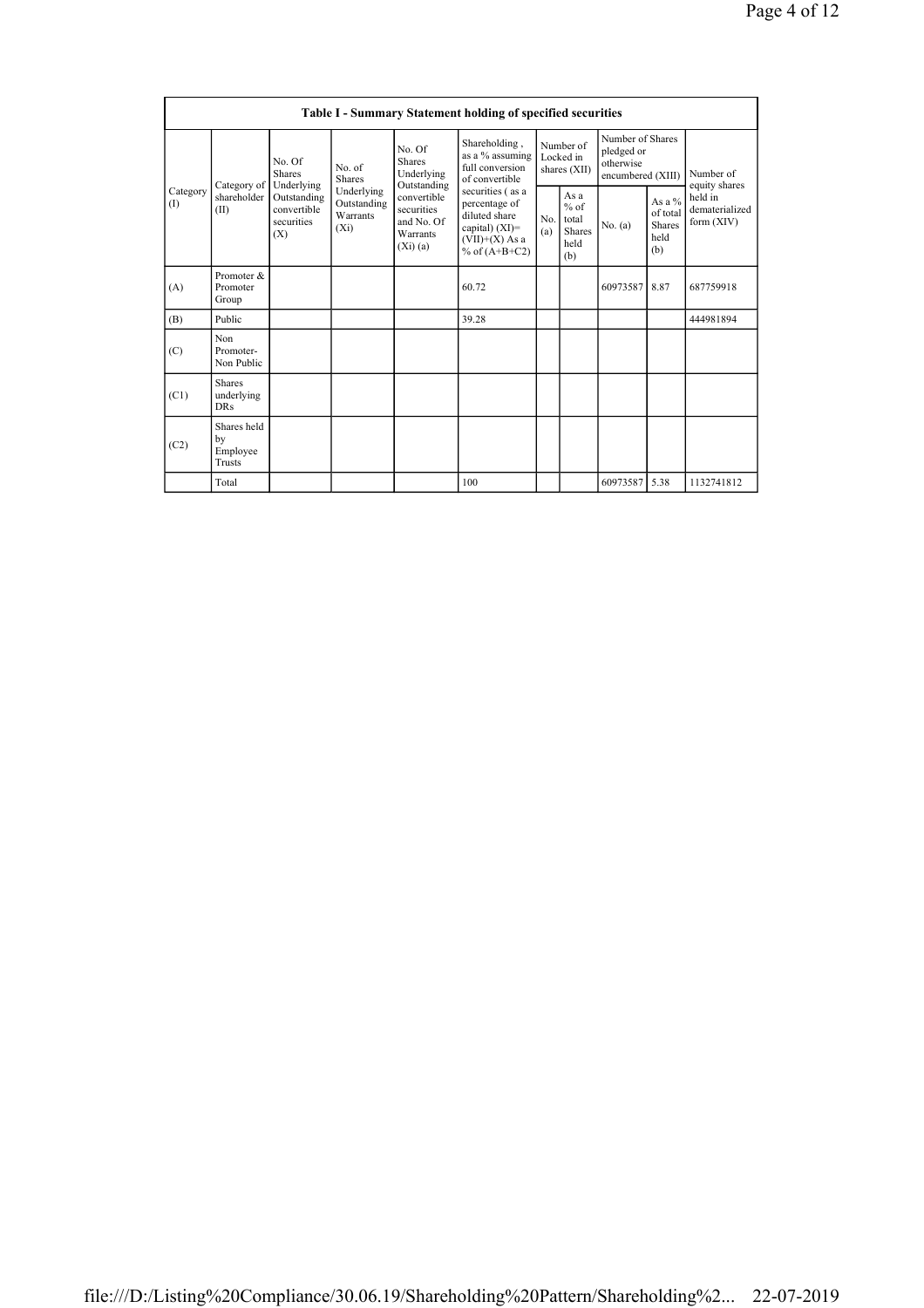| Table II - Statement showing shareholding pattern of the Promoter and Promoter Group           |                                                                                                                     |                                  |                                  |                       |                          |                               |                                                     |                                                                  |               |            |                                 |
|------------------------------------------------------------------------------------------------|---------------------------------------------------------------------------------------------------------------------|----------------------------------|----------------------------------|-----------------------|--------------------------|-------------------------------|-----------------------------------------------------|------------------------------------------------------------------|---------------|------------|---------------------------------|
|                                                                                                |                                                                                                                     |                                  | No. of fully                     | No.<br>Of<br>Partly   | No. Of<br>shares         | Total nos.                    | Shareholding<br>as a % of<br>total no. of<br>shares | Number of Voting Rights held in each<br>class of securities (IX) |               |            |                                 |
| Sr.                                                                                            | Category &<br>Name of the<br>Shareholders (I)                                                                       | Nos. Of<br>shareholders<br>(III) | paid up<br>equity<br>shares held | paid-<br>up<br>equity | underlying<br>Depository | shares held<br>$(VII) = (IV)$ | (calculated<br>as per                               | No of Voting (XIV) Rights                                        |               |            | Total<br>as a $%$               |
|                                                                                                |                                                                                                                     |                                  | (IV)                             | shares<br>held<br>(V) | Receipts<br>(VI)         | $+(V)+(VI)$                   | SCRR,<br>1957) (VIII)<br>As a % of<br>$(A+B+C2)$    | Class eg: X                                                      | Class<br>eg:y | Total      | of<br>Total<br>Voting<br>rights |
| А                                                                                              | Table II - Statement showing shareholding pattern of the Promoter and Promoter Group                                |                                  |                                  |                       |                          |                               |                                                     |                                                                  |               |            |                                 |
| (1)                                                                                            | Indian                                                                                                              |                                  |                                  |                       |                          |                               |                                                     |                                                                  |               |            |                                 |
| (a)                                                                                            | Individuals/Hindu<br>undivided Family                                                                               | $\mathbf{1}$                     | 2326166                          |                       |                          | 2326166                       | 0.21                                                | 2326166                                                          |               | 2326166    | 0.21                            |
| (d)                                                                                            | Any Other<br>(specify)                                                                                              | $\overline{c}$                   | 685433752                        |                       |                          | 685433752                     | 60.51                                               | 685433752                                                        |               | 685433752  | 60.51                           |
| Sub-Total<br>(A)(1)                                                                            |                                                                                                                     | $\overline{\mathbf{3}}$          | 687759918                        |                       |                          | 687759918                     | 60.72                                               | 687759918                                                        |               | 687759918  | 60.72                           |
| (2)                                                                                            | Foreign                                                                                                             |                                  |                                  |                       |                          |                               |                                                     |                                                                  |               |            |                                 |
| Total<br>Shareholding<br>of Promoter<br>and<br>Promoter<br>Group $(A)=$<br>$(A)(1)+(A)$<br>(2) |                                                                                                                     | 3                                | 687759918                        |                       |                          | 687759918                     | 60.72                                               | 687759918                                                        |               | 687759918  | 60.72                           |
| $\, {\bf B}$                                                                                   | Table III - Statement showing shareholding pattern of the Public shareholder                                        |                                  |                                  |                       |                          |                               |                                                     |                                                                  |               |            |                                 |
| (1)                                                                                            | Institutions                                                                                                        |                                  |                                  |                       |                          |                               |                                                     |                                                                  |               |            |                                 |
| (3)                                                                                            | Non-institutions                                                                                                    |                                  |                                  |                       |                          |                               |                                                     |                                                                  |               |            |                                 |
| (a(i))                                                                                         | Individuals -<br>i.Individual<br>shareholders<br>holding nominal<br>share capital up<br>to Rs. 2 lakhs.             | 2580                             | 11691827                         |                       |                          | 11691827                      | 1.03                                                | 11691827                                                         |               | 11691827   | 1.03                            |
| (a(ii))                                                                                        | Individuals - ii.<br>Individual<br>shareholders<br>holding nominal<br>share capital in<br>excess of Rs. 2<br>lakhs. | 27                               | 37098891                         |                       |                          | 37098891                      | 3.28                                                | 37098891                                                         |               | 37098891   | 3.28                            |
| (e)                                                                                            | Any Other<br>(specify)                                                                                              | 266                              | 396191583                        |                       |                          | 396191583                     | 34.98                                               | 396191583                                                        |               | 396191583  | 34.98                           |
| Sub-Total<br>(B)(3)                                                                            |                                                                                                                     | 2873                             | 444982301                        |                       |                          | 444982301                     | 39.28                                               | 444982301                                                        |               | 444982301  | 39.28                           |
| <b>Total Public</b><br>Shareholding<br>$(B)=(B)(1)+$<br>$(B)(2)+(B)$<br>(3)                    |                                                                                                                     | 2873                             | 444982301                        |                       |                          | 444982301                     | 39.28                                               | 444982301                                                        |               | 444982301  | 39.28                           |
| C                                                                                              | Table IV - Statement showing shareholding pattern of the Non Promoter- Non Public shareholder                       |                                  |                                  |                       |                          |                               |                                                     |                                                                  |               |            |                                 |
| Total<br>$(A+B+C2)$                                                                            |                                                                                                                     | 2876                             | 1132742219                       |                       |                          | 1132742219                    | 100                                                 | 1132742219                                                       |               | 1132742219 | 100                             |
| Total<br>$(A+B+C)$                                                                             |                                                                                                                     | 2876                             | 1132742219                       |                       |                          | 1132742219                    | 100                                                 | 1132742219                                                       |               | 1132742219 | 100                             |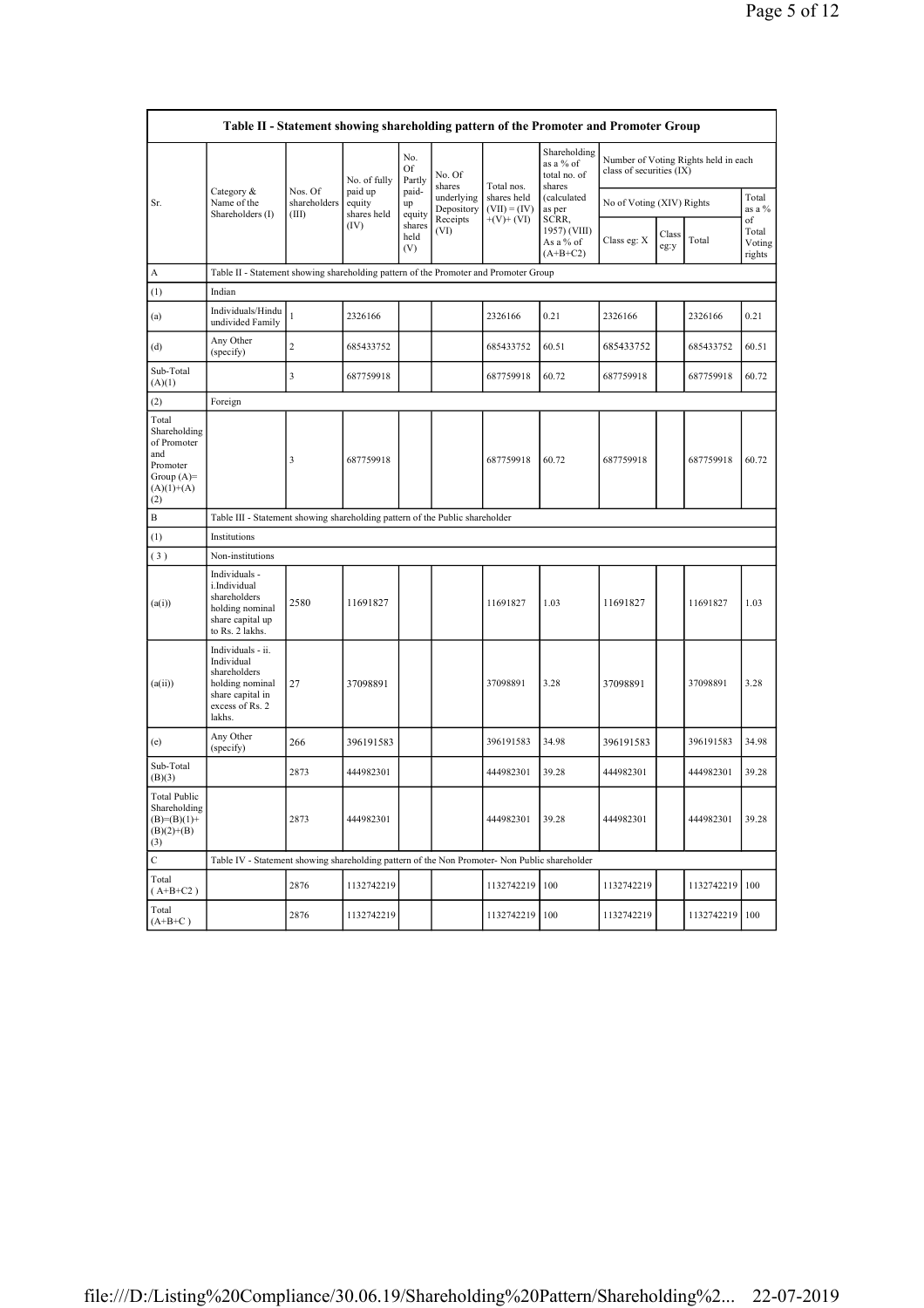| Table II - Statement showing shareholding pattern of the Promoter and Promoter Group        |                                                               |                                                                   |                                                                               |                                                                                                                                    |                                        |                                                         |               |                                                            |                                                          |
|---------------------------------------------------------------------------------------------|---------------------------------------------------------------|-------------------------------------------------------------------|-------------------------------------------------------------------------------|------------------------------------------------------------------------------------------------------------------------------------|----------------------------------------|---------------------------------------------------------|---------------|------------------------------------------------------------|----------------------------------------------------------|
| Sr.                                                                                         | No. Of<br><b>Shares</b>                                       | No. of                                                            | No. Of<br><b>Shares</b><br>Underlying                                         | Shareholding,<br>as a %<br>assuming full<br>conversion of                                                                          | Number of<br>Locked in<br>shares (XII) |                                                         |               | Number of Shares pledged or<br>otherwise encumbered (XIII) | Number of                                                |
|                                                                                             | Underlying<br>Outstanding<br>convertible<br>securities<br>(X) | <b>Shares</b><br>Underlying<br>Outstanding<br>Warrants<br>$(X_i)$ | Outstanding<br>convertible<br>securities<br>and No. Of<br>Warrants<br>(Xi)(a) | convertible<br>securities (as a<br>percentage of<br>diluted share<br>capital) $(XI)$ =<br>$(VII)+(X)$ As a<br>$%$ of<br>$(A+B+C2)$ | No.<br>(a)                             | As a<br>$%$ of<br>total<br><b>Shares</b><br>held<br>(b) | No. (a)       | As a % of total<br>Shares held (b)                         | equity shares<br>held in<br>dematerialized<br>form (XIV) |
| A                                                                                           |                                                               |                                                                   |                                                                               | Table II - Statement showing shareholding pattern of the Promoter and Promoter Group                                               |                                        |                                                         |               |                                                            |                                                          |
| (1)                                                                                         | Indian                                                        |                                                                   |                                                                               |                                                                                                                                    |                                        |                                                         |               |                                                            |                                                          |
| (a)                                                                                         |                                                               |                                                                   |                                                                               | 0.21                                                                                                                               |                                        |                                                         | $\theta$      | $\mathbf{0}$                                               | 2326166                                                  |
| (d)                                                                                         |                                                               |                                                                   |                                                                               | 60.51                                                                                                                              |                                        |                                                         | 60973587      | 8.89562073972686                                           | 685433752                                                |
| Sub-Total<br>(A)(1)                                                                         |                                                               |                                                                   |                                                                               | 60.72                                                                                                                              |                                        |                                                         | 60973587      | 8.87                                                       | 687759918                                                |
| (2)                                                                                         | Foreign                                                       |                                                                   |                                                                               |                                                                                                                                    |                                        |                                                         |               |                                                            |                                                          |
| Total<br>Shareholding<br>of Promoter<br>and Promoter<br>Group $(A)=$<br>$(A)(1)+(A)$<br>(2) |                                                               |                                                                   |                                                                               | 60.72                                                                                                                              |                                        |                                                         | 60973587 8.87 |                                                            | 687759918                                                |
| B                                                                                           |                                                               |                                                                   |                                                                               | Table III - Statement showing shareholding pattern of the Public shareholder                                                       |                                        |                                                         |               |                                                            |                                                          |
| (1)                                                                                         | Institutions                                                  |                                                                   |                                                                               |                                                                                                                                    |                                        |                                                         |               |                                                            |                                                          |
| (3)                                                                                         | Non-institutions                                              |                                                                   |                                                                               |                                                                                                                                    |                                        |                                                         |               |                                                            |                                                          |
| (a(i))                                                                                      |                                                               |                                                                   |                                                                               | 1.03                                                                                                                               |                                        |                                                         |               |                                                            | 11691420                                                 |
| (a(ii))                                                                                     |                                                               |                                                                   |                                                                               | 3.28                                                                                                                               |                                        |                                                         |               |                                                            | 37098891                                                 |
| (e)                                                                                         |                                                               |                                                                   |                                                                               | 34.98                                                                                                                              |                                        |                                                         |               |                                                            | 396191583                                                |
| Sub-Total<br>(B)(3)                                                                         |                                                               |                                                                   |                                                                               | 39.28                                                                                                                              |                                        |                                                         |               |                                                            | 444981894                                                |
| <b>Total Public</b><br>Shareholding<br>$(B)=(B)(1)+$<br>$(B)(2)+(B)$<br>(3)                 |                                                               |                                                                   |                                                                               | 39.28                                                                                                                              |                                        |                                                         |               |                                                            | 444981894                                                |
| $\mathbf C$                                                                                 |                                                               |                                                                   |                                                                               | Table IV - Statement showing shareholding pattern of the Non Promoter- Non Public shareholder                                      |                                        |                                                         |               |                                                            |                                                          |
| Total<br>$(A+B+C2)$                                                                         |                                                               |                                                                   |                                                                               | 100                                                                                                                                |                                        |                                                         |               |                                                            | 1132741812                                               |
| Total<br>$(A+B+C)$                                                                          |                                                               |                                                                   |                                                                               | 100                                                                                                                                |                                        |                                                         | 60973587      | 5.38                                                       | 1132741812                                               |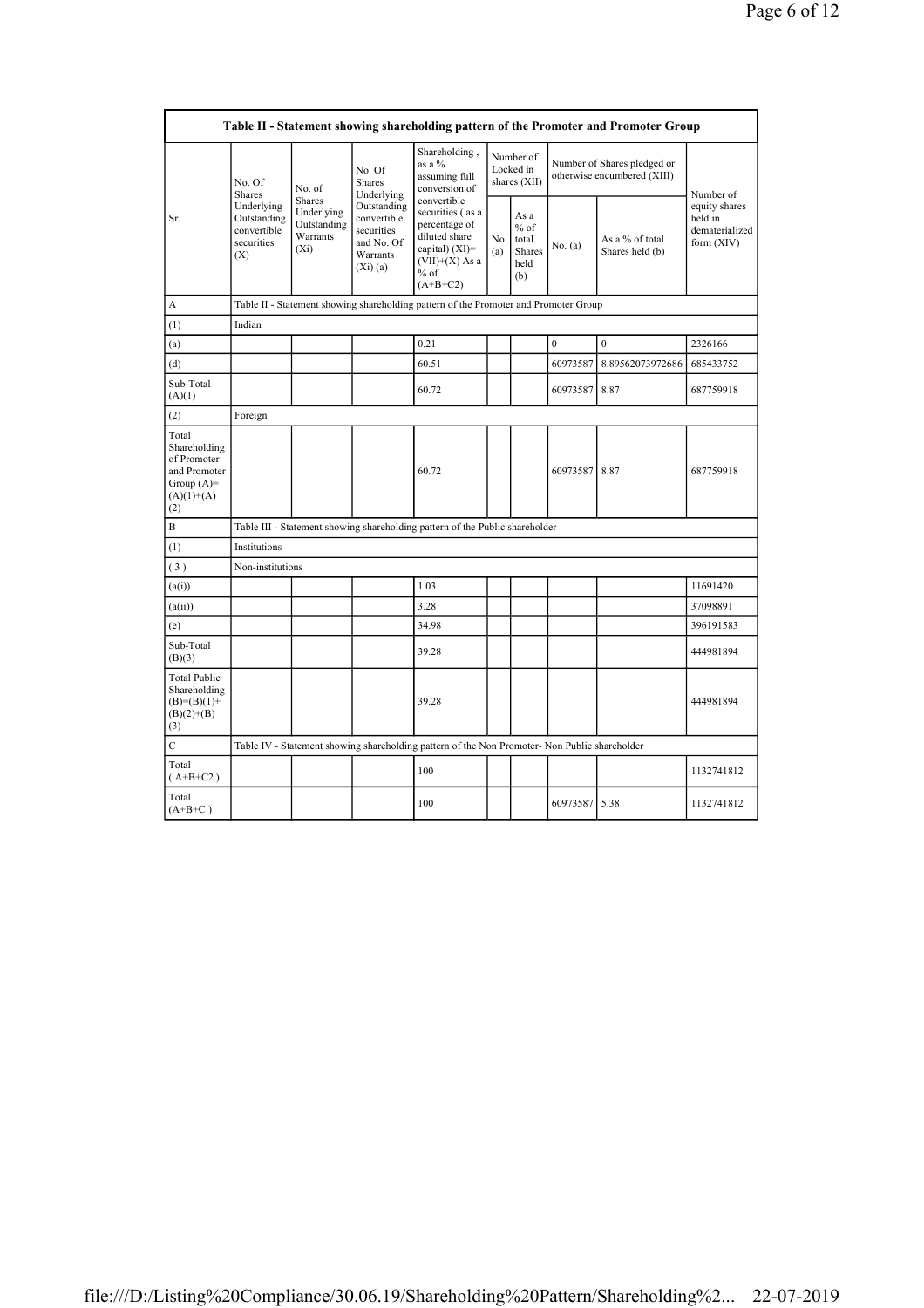| Individuals/Hindu undivided Family                                                                                                                                                        |                                                               |                       |  |  |  |  |  |
|-------------------------------------------------------------------------------------------------------------------------------------------------------------------------------------------|---------------------------------------------------------------|-----------------------|--|--|--|--|--|
| Searial No.                                                                                                                                                                               | 1                                                             |                       |  |  |  |  |  |
| Name of the<br>Shareholders (I)                                                                                                                                                           | <b>MAHENDRA NAHATA</b>                                        | Click here to go back |  |  |  |  |  |
| PAN(II)                                                                                                                                                                                   | AAOPN6698M                                                    | Total                 |  |  |  |  |  |
| No. of fully paid<br>up equity shares<br>held (IV)                                                                                                                                        | 2326166                                                       | 2326166               |  |  |  |  |  |
| No. Of Partly paid-<br>up equity shares<br>held (V)                                                                                                                                       |                                                               |                       |  |  |  |  |  |
| No. Of shares<br>underlying<br>Depository<br>Receipts (VI)                                                                                                                                |                                                               |                       |  |  |  |  |  |
| Total nos. shares<br>held $(VII) = (IV) +$<br>$(V)$ + $(VI)$                                                                                                                              | 2326166                                                       | 2326166               |  |  |  |  |  |
| Shareholding as a<br>% of total no. of<br>shares (calculated<br>as per SCRR,<br>1957) (VIII) As a<br>% of $(A+B+C2)$                                                                      | 0.21                                                          | 0.21                  |  |  |  |  |  |
|                                                                                                                                                                                           | Number of Voting Rights held in each class of securities (IX) |                       |  |  |  |  |  |
| Class eg:X                                                                                                                                                                                | 2326166                                                       | 2326166               |  |  |  |  |  |
| Class eg:y                                                                                                                                                                                |                                                               |                       |  |  |  |  |  |
| Total                                                                                                                                                                                     | 2326166                                                       | 2326166               |  |  |  |  |  |
| Total as a % of<br><b>Total Voting rights</b>                                                                                                                                             | 0.21                                                          | 0.21                  |  |  |  |  |  |
| No. Of Shares<br>Underlying<br>Outstanding<br>convertible<br>securities $(X)$                                                                                                             |                                                               |                       |  |  |  |  |  |
| No. of Shares<br>Underlying<br>Outstanding<br>Warrants (Xi)                                                                                                                               |                                                               |                       |  |  |  |  |  |
| No. Of Shares<br>Underlying<br>Outstanding<br>convertible<br>securities and No.<br>Of Warrants (Xi)<br>(a)                                                                                |                                                               |                       |  |  |  |  |  |
| Shareholding, as a<br>% assuming full<br>conversion of<br>convertible<br>securities (as a<br>percentage of<br>diluted share<br>capital) (XI)= (VII)<br>$+(Xi)(a)$ As a % of<br>$(A+B+C2)$ | 0.21                                                          | 0.21                  |  |  |  |  |  |
| Number of Locked in shares (XII)                                                                                                                                                          |                                                               |                       |  |  |  |  |  |
| No. (a)                                                                                                                                                                                   |                                                               |                       |  |  |  |  |  |
| As a % of total<br>Shares held (b)                                                                                                                                                        |                                                               |                       |  |  |  |  |  |
| Number of Shares pledged or otherwise encumbered (XIII)                                                                                                                                   |                                                               |                       |  |  |  |  |  |
| No. (a)                                                                                                                                                                                   | $\boldsymbol{0}$                                              | $\boldsymbol{0}$      |  |  |  |  |  |
| As a % of total<br>Shares held (b)                                                                                                                                                        | $\boldsymbol{0}$                                              | $\boldsymbol{0}$      |  |  |  |  |  |
| Number of equity<br>shares held in<br>dematerialized<br>form (XIV)                                                                                                                        | 2326166                                                       | 2326166               |  |  |  |  |  |
| Reason for not providing PAN                                                                                                                                                              |                                                               |                       |  |  |  |  |  |
| Reason for not<br>providing PAN                                                                                                                                                           |                                                               |                       |  |  |  |  |  |
| Shareholder type                                                                                                                                                                          | Promoter                                                      |                       |  |  |  |  |  |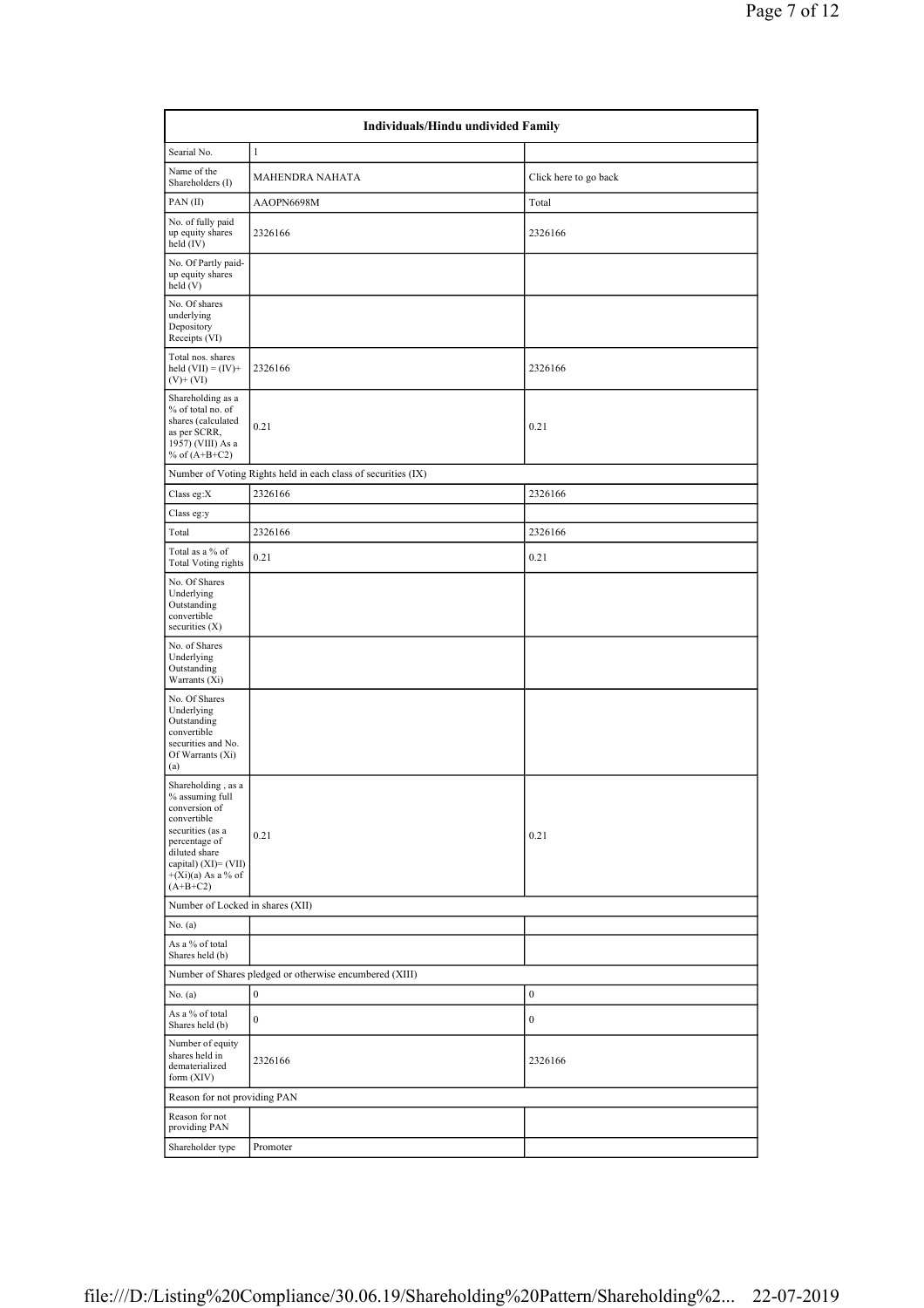| Any Other (specify)                                                                                                                                                                   |                                                               |                             |                       |  |  |  |  |
|---------------------------------------------------------------------------------------------------------------------------------------------------------------------------------------|---------------------------------------------------------------|-----------------------------|-----------------------|--|--|--|--|
| Searial No.                                                                                                                                                                           | $\mathbf{1}$                                                  | $\overline{c}$              |                       |  |  |  |  |
| Category                                                                                                                                                                              | <b>Bodies Corporate</b>                                       | <b>Bodies Corporate</b>     | Click here to go back |  |  |  |  |
| Name of the<br>Shareholders (I)                                                                                                                                                       | NEXTWAVE COMMUNICATIONS PRIVATE LIM                           | MN VENTURES PRIVATE LIMITED |                       |  |  |  |  |
| PAN(II)                                                                                                                                                                               | AACCD7696J                                                    | AACCI2827E                  | Total                 |  |  |  |  |
| No. of the<br>Shareholders (I)                                                                                                                                                        | 1                                                             | 1                           | $\sqrt{2}$            |  |  |  |  |
| No. of fully paid<br>up equity shares<br>held (IV)                                                                                                                                    | 40794146                                                      | 644639606                   | 685433752             |  |  |  |  |
| No. Of Partly paid-<br>up equity shares<br>held (V)                                                                                                                                   |                                                               |                             |                       |  |  |  |  |
| No. Of shares<br>underlying<br>Depository<br>Receipts (VI)                                                                                                                            |                                                               |                             |                       |  |  |  |  |
| Total nos. shares<br>held $(VII) = (IV) +$<br>$(V)$ + $(VI)$                                                                                                                          | 40794146                                                      | 644639606                   | 685433752             |  |  |  |  |
| Shareholding as a<br>% of total no. of<br>shares (calculated<br>as per SCRR,<br>1957) (VIII) As a<br>% of $(A+B+C2)$                                                                  | 3.6                                                           | 56.91                       | 60.51                 |  |  |  |  |
|                                                                                                                                                                                       | Number of Voting Rights held in each class of securities (IX) |                             |                       |  |  |  |  |
| Class eg: X                                                                                                                                                                           | 40794146                                                      | 644639606                   | 685433752             |  |  |  |  |
| Class eg:y                                                                                                                                                                            |                                                               |                             |                       |  |  |  |  |
| Total<br>Total as a % of                                                                                                                                                              | 40794146                                                      | 644639606                   | 685433752             |  |  |  |  |
| <b>Total Voting rights</b>                                                                                                                                                            | 3.6                                                           | 56.91                       | 60.51                 |  |  |  |  |
| No. Of Shares<br>Underlying<br>Outstanding<br>convertible<br>securities (X)                                                                                                           |                                                               |                             |                       |  |  |  |  |
| No. of Shares<br>Underlying<br>Outstanding<br>Warrants (Xi)                                                                                                                           |                                                               |                             |                       |  |  |  |  |
| No. Of Shares<br>Underlying<br>Outstanding<br>convertible<br>securities and No.<br>Of Warrants (Xi)<br>(a)                                                                            |                                                               |                             |                       |  |  |  |  |
| Shareholding, as a<br>% assuming full<br>conversion of<br>convertible<br>securities (as a<br>percentage of<br>diluted share<br>capital) (XI)= (VII)<br>$+(X)$ As a % of<br>$(A+B+C2)$ | 3.6                                                           | 56.91                       | 60.51                 |  |  |  |  |
| Number of Locked in shares (XII)                                                                                                                                                      |                                                               |                             |                       |  |  |  |  |
| No. (a)                                                                                                                                                                               |                                                               |                             |                       |  |  |  |  |
| As a % of total<br>Shares held (b)                                                                                                                                                    |                                                               |                             |                       |  |  |  |  |
|                                                                                                                                                                                       | Number of Shares pledged or otherwise encumbered (XIII)       |                             |                       |  |  |  |  |
| No. (a)                                                                                                                                                                               | 28301887                                                      | 32671700                    | 60973587              |  |  |  |  |
| As a % of total<br>Shares held (b)                                                                                                                                                    | 69.38                                                         | 5.07                        | 8.9                   |  |  |  |  |
| Number of equity<br>shares held in<br>dematerialized<br>form (XIV)                                                                                                                    | 40794146                                                      | 644639606                   | 685433752             |  |  |  |  |
| Reason for not providing PAN                                                                                                                                                          |                                                               |                             |                       |  |  |  |  |
| Reason for not<br>providing PAN                                                                                                                                                       |                                                               |                             |                       |  |  |  |  |
| Shareholder type                                                                                                                                                                      | Promoter Group                                                | Promoter Group              |                       |  |  |  |  |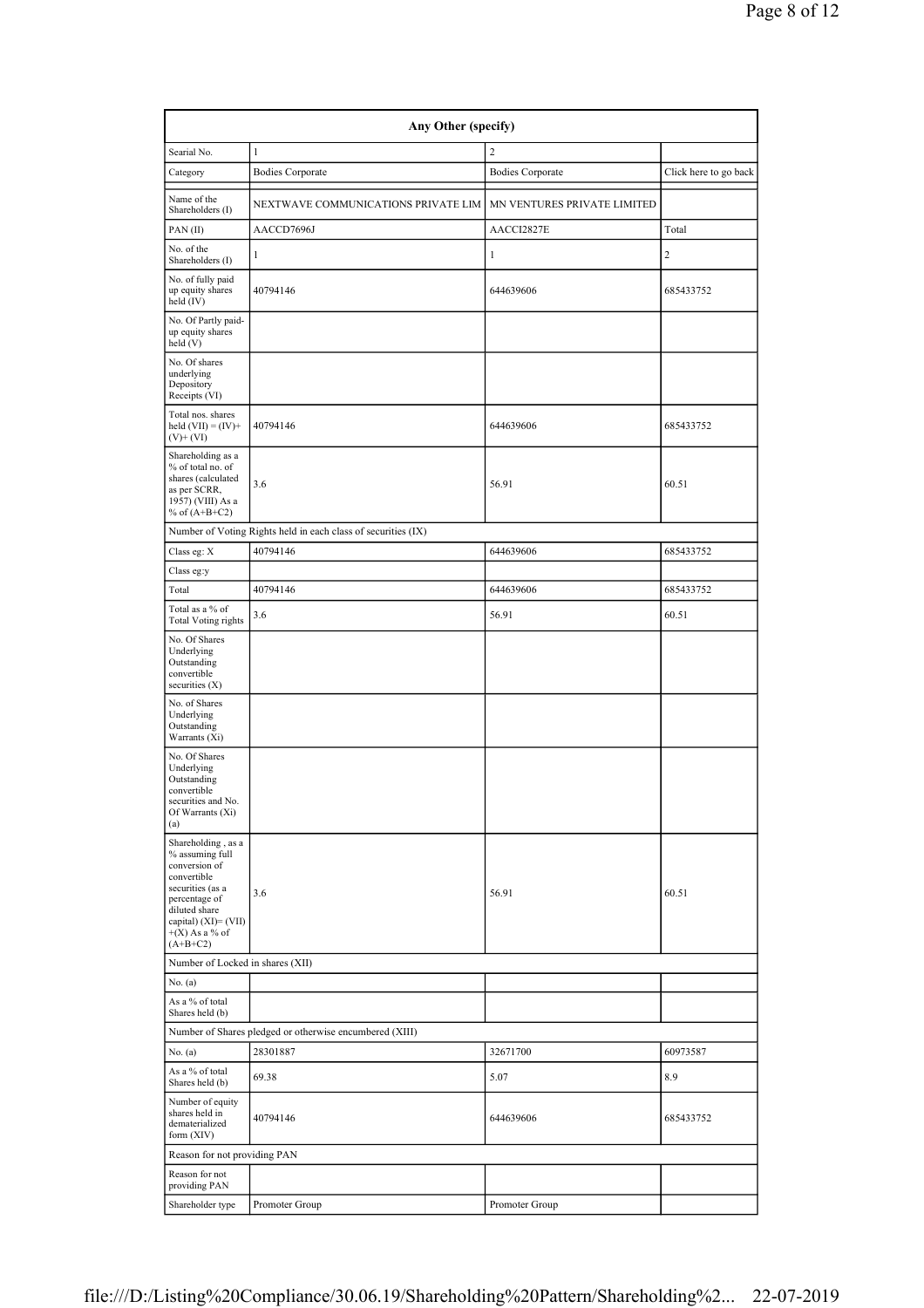| Any Other (specify)                                                                                                                                                                      |                     |                                     |            |                                                      |                                                                       |                                                                    |                                              |
|------------------------------------------------------------------------------------------------------------------------------------------------------------------------------------------|---------------------|-------------------------------------|------------|------------------------------------------------------|-----------------------------------------------------------------------|--------------------------------------------------------------------|----------------------------------------------|
| Searial No.                                                                                                                                                                              | 1                   | $\overline{c}$                      | 3          | $\overline{4}$                                       | 5                                                                     | 6                                                                  | 7                                            |
| Category                                                                                                                                                                                 | Clearing<br>Members | Non-<br>Resident<br>Indian<br>(NRI) | <b>HUF</b> | <b>Bodies Corporate</b>                              | <b>Bodies Corporate</b>                                               | <b>Bodies Corporate</b>                                            | <b>Bodies Corporate</b>                      |
| Category / More<br>than 1 percentage                                                                                                                                                     | Category            | Category                            | Category   | More than 1<br>percentage of<br>shareholding         | More than 1<br>percentage of<br>shareholding                          | More than 1<br>percentage of<br>shareholding                       | More than 1<br>percentage of<br>shareholding |
| Name of the<br>Shareholders (I)                                                                                                                                                          |                     |                                     |            | <b>ADESH</b><br><b>BROKING</b><br>HOUSE PVT.<br>LTD. | <b>HASTIN</b><br><b>MARKETING</b><br><b>PRIVATE</b><br><b>LIMITED</b> | <b>TEESTA</b><br><b>RETAIL</b><br><b>PRIVATE</b><br><b>LIMITED</b> | V AND A<br><b>VENTURES LLP</b>               |
| PAN(II)                                                                                                                                                                                  |                     |                                     |            | AADCP6079Q                                           | AABCH5715P                                                            | AACCT8123E                                                         | AADCV9379B                                   |
| No. of the<br>Shareholders (I)                                                                                                                                                           | 9                   | 26                                  | 147        | 1                                                    | 1                                                                     | 1                                                                  | 1                                            |
| No. of fully paid<br>up equity shares<br>held (IV)                                                                                                                                       | 231331              | 295099                              | 1932790    | 16786008                                             | 22387000                                                              | 52500000                                                           | 263568184                                    |
| No. Of Partly paid-<br>up equity shares<br>held (V)                                                                                                                                      |                     |                                     |            |                                                      |                                                                       |                                                                    |                                              |
| No. Of shares<br>underlying<br>Depository<br>Receipts (VI)                                                                                                                               |                     |                                     |            |                                                      |                                                                       |                                                                    |                                              |
| Total nos. shares<br>held $(VII) = (IV) +$<br>$(V)$ + $(VI)$                                                                                                                             | 231331              | 295099                              | 1932790    | 16786008                                             | 22387000                                                              | 52500000                                                           | 263568184                                    |
| Shareholding as a<br>% of total no. of<br>shares (calculated<br>as per SCRR,<br>1957) (VIII) As a<br>% of $(A+B+C2)$                                                                     | 0.02                | 0.03                                | 0.17       | 1.48                                                 | 1.98                                                                  | 4.63                                                               | 23.27                                        |
| Number of Voting Rights held in each class of securities (IX)                                                                                                                            |                     |                                     |            |                                                      |                                                                       |                                                                    |                                              |
| Class eg: X                                                                                                                                                                              | 231331              | 295099                              | 1932790    | 16786008                                             | 22387000                                                              | 52500000                                                           | 263568184                                    |
| Class eg:y                                                                                                                                                                               |                     |                                     |            |                                                      |                                                                       |                                                                    |                                              |
| Total                                                                                                                                                                                    | 231331              | 295099                              | 1932790    | 16786008                                             | 22387000                                                              | 52500000                                                           | 263568184                                    |
| Total as a % of<br><b>Total Voting rights</b>                                                                                                                                            | 0.02                | 0.03                                | 0.17       | 1.48                                                 | 1.98                                                                  | 4.63                                                               | 23.27                                        |
| No. Of Shares<br>Underlying<br>Outstanding<br>convertible<br>securities $(X)$                                                                                                            |                     |                                     |            |                                                      |                                                                       |                                                                    |                                              |
| No. of Shares<br>Underlying<br>Outstanding<br>Warrants (Xi)                                                                                                                              |                     |                                     |            |                                                      |                                                                       |                                                                    |                                              |
| No. Of Shares<br>Underlying<br>Outstanding<br>convertible<br>securities and No.<br>Of Warrants (Xi)<br>(a)                                                                               |                     |                                     |            |                                                      |                                                                       |                                                                    |                                              |
| Shareholding, as a<br>% assuming full<br>conversion of<br>convertible<br>securities (as a<br>percentage of<br>diluted share<br>capital) $(XI) = (VII)$<br>$+(X)$ As a % of<br>$(A+B+C2)$ | 0.02                | 0.03                                | 0.17       | 1.48                                                 | 1.98                                                                  | 4.63                                                               | 23.27                                        |
| Number of Locked in shares (XII)                                                                                                                                                         |                     |                                     |            |                                                      |                                                                       |                                                                    |                                              |
| No. (a)                                                                                                                                                                                  |                     |                                     |            |                                                      |                                                                       |                                                                    |                                              |
| As a % of total<br>Shares held (b)                                                                                                                                                       |                     |                                     |            |                                                      |                                                                       |                                                                    |                                              |
| Number of equity<br>shares held in<br>dematerialized<br>form $(XIV)$                                                                                                                     | 231331              | 295099                              | 1932790    | 16786008                                             | 22387000                                                              | 52500000                                                           | 263568184                                    |
| Reason for not providing PAN                                                                                                                                                             |                     |                                     |            |                                                      |                                                                       |                                                                    |                                              |
| Reason for not<br>providing PAN                                                                                                                                                          |                     |                                     |            |                                                      |                                                                       |                                                                    |                                              |